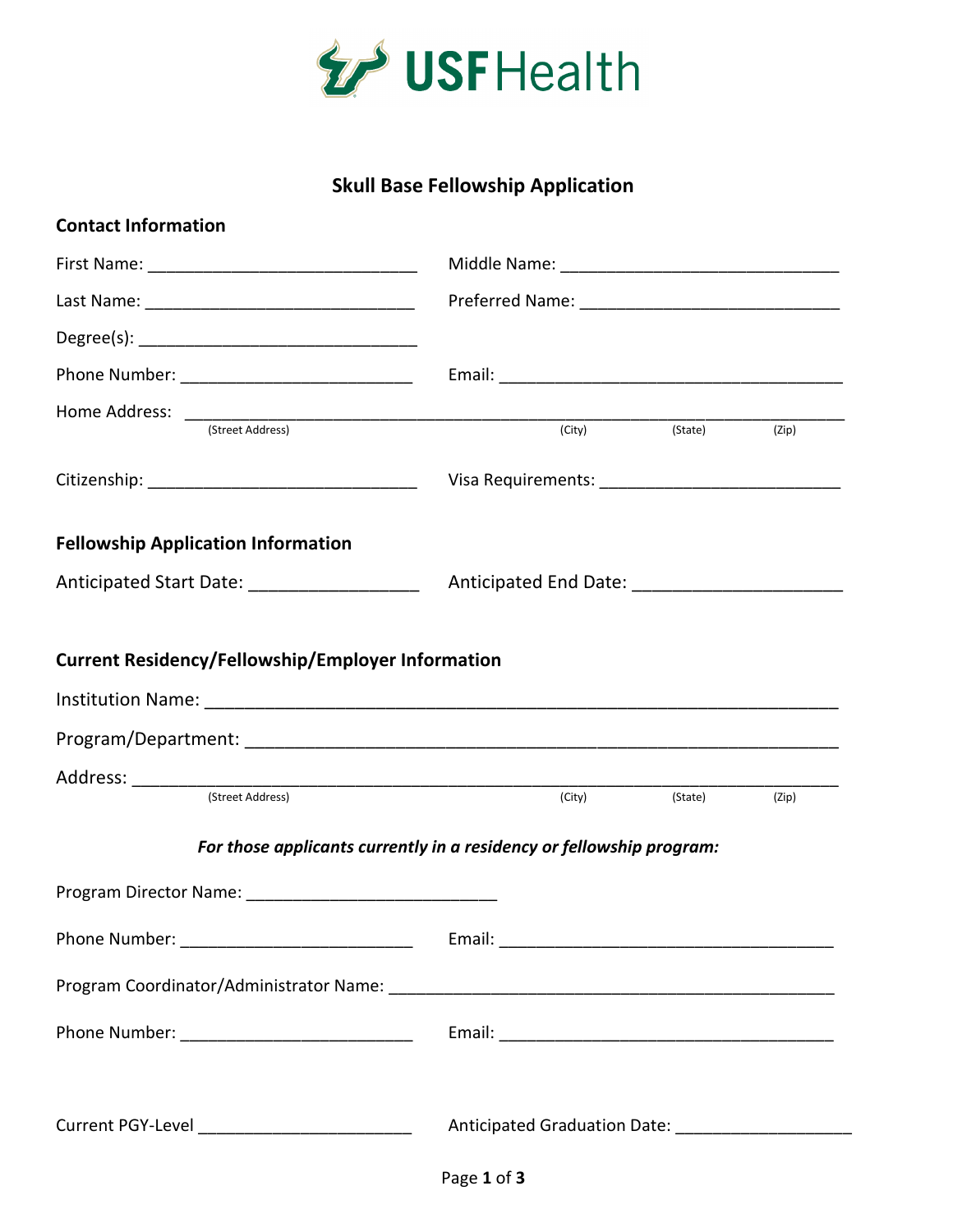|                        | <b>Educational Background</b>                                                                                                                                                                                               |
|------------------------|-----------------------------------------------------------------------------------------------------------------------------------------------------------------------------------------------------------------------------|
| Undergraduate          |                                                                                                                                                                                                                             |
|                        |                                                                                                                                                                                                                             |
|                        |                                                                                                                                                                                                                             |
|                        |                                                                                                                                                                                                                             |
|                        |                                                                                                                                                                                                                             |
| <b>Medical School:</b> |                                                                                                                                                                                                                             |
|                        |                                                                                                                                                                                                                             |
|                        |                                                                                                                                                                                                                             |
|                        |                                                                                                                                                                                                                             |
|                        |                                                                                                                                                                                                                             |
| Internship             |                                                                                                                                                                                                                             |
|                        |                                                                                                                                                                                                                             |
|                        |                                                                                                                                                                                                                             |
|                        |                                                                                                                                                                                                                             |
|                        |                                                                                                                                                                                                                             |
| Residency              |                                                                                                                                                                                                                             |
|                        | Please check here if you previously entered this information under 'Current Employer' on page 1, in<br>which case you are only required to enter information below for other residency training not previously<br>reported. |
|                        |                                                                                                                                                                                                                             |
|                        |                                                                                                                                                                                                                             |
|                        |                                                                                                                                                                                                                             |